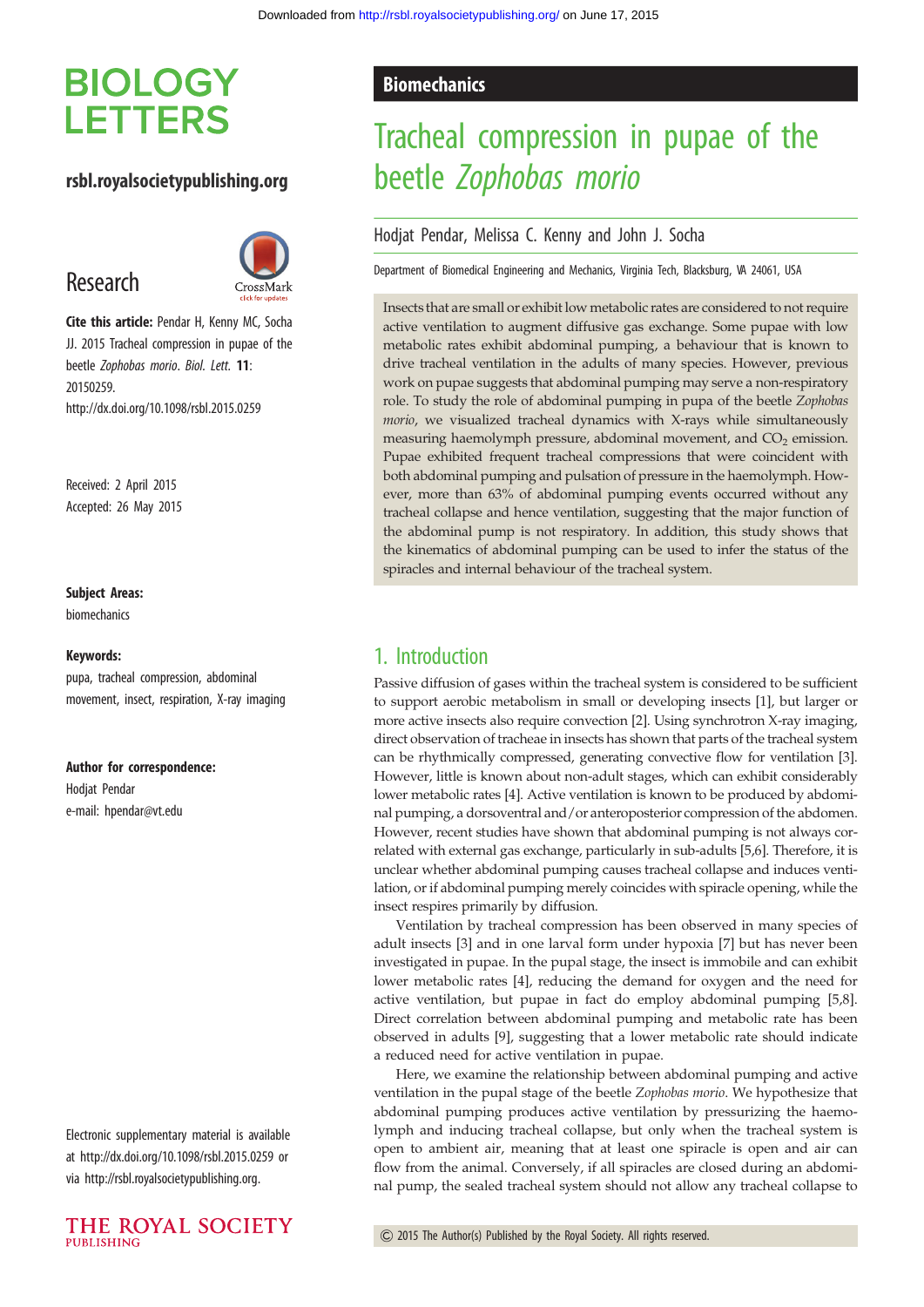<span id="page-1-0"></span>

**Figure 1.** Correlation of abdominal pumping with tracheal compression and haemolymph pressure. X-ray video  $(a-c)$  shows that tracheal compression occurs during only some abdominal pumping/pressure cycles (d). Here, the IR signal indicates movement of the abdomen only; the magnitude does not represent absolute displacement. The results of clustering of pressure pulses can be used to predict tracheal compression (e); the points below the black bars are predicted to be associated with tube collapse. Each group represents a different temporal sequence. TC, tracheal compression. (Online version in colour.)

occur during this relatively fast event. To test this hypothesis, we visualized the tracheal system in pupae using synchrotron X-ray imaging, while also observing external abdominal movements and recording internal haemolymph pressure. In follow-up trials without X-rays, we examined the relationship between abdominal pumping, haemolymph pressure, and external gas exchange.

## 2. Material and methods

Pupae of the tenebrionid beetle Z. *morio* were used for experiments. Animals were bred and reared in the laboratory during the summer at room temperature  $(T = 22 - 23^{\circ}C)$  and weighed prior to trials  $(m = 644.4 + 76$  mg,  $N = 14$ ). The duration of pupation of this species is approximately 16 days during the summer and increases up to approximately 21 days in winter. Pupae were chosen for testing at ages ranging from 3 to 10 days post-pupation.

For each trial, the pupa was mounted on the ventral side of the thorax on a small platform formed of adhesive putty (Scotch adhesive putty, 3 M). The animal was positioned such that the abdomen could move freely and the spiracles were not occluded (electronic supplementary material, figure S1).

Hydrostatic pressure in the haemolymph of the thorax was measured using a Fabry–Perot-type fibre-optic pressure sensor (Preclin 420, Samba Sensors; precision approx. 12 Pa). The sensor was inserted into the dorsal thorax through a drilled hole at an angle of  $58-78^\circ$ , a depth of  $1.7-3.0$  mm, and a distance of 1-2 mm from the midline of the thorax. The hole sealed rapidly owing to haemolymph coagulation.

Abdominal movements were recorded using an infrared (IR) sensor (SUNX FD-T80, Panasonic), or with a video camera (NEX- VG10, Sony). The IR sensor was positioned facing the dorsal side of the abdomen, 2–3 cm from the animal. The camera recorded abdominal movements from a lateral view at 30 fps, and the cercus was tracked with a custom image processing code to quantify displacement (see the electronic supplementary material).

A custom-made respirometry chamber (28 ml,  $25 \times 25 \times$  $45 \text{ mm}^3$ ) was used to record  $CO_2$  emission. Normoxic,  $CO_2$ -free air (Airgas) was pushed into the chamber at a flow rate of  $2.51 \text{min}^{-1}$ , controlled with a flow control valve (MFC 5850E, Coastal Instruments, Inc.). The concentration of  $CO<sub>2</sub>$  in the outlet gas was measured with an infrared gas analyzer (LI 7000 Li-Cor; calibrated from 0 to 125 ppm, precision approx.  $0.2$  ppm).  $CO<sub>2</sub>$ data were adjusted for chamber washout using post hoc correction, and the start and end of  $CO<sub>2</sub>$  bursts were determined (see the electronic supplementary material).

The tracheal system was observed via synchrotron X-ray phase contrast imaging at beamline 32-ID of the Advanced Photon Source, Argonne National Laboratory. Following Socha et al. [[10](#page-4-0)], imaging parameters were set using a sample –detector distance of 70 cm, monochromic X-rays of 25 keV and a field of view of  $3.3 \times 2.5$  mm.

#### (a) Trial protocols

In the first set of trials, we examined haemolymph pressure, abdominal movement (via IR) and tracheal movement with X-ray (four animals, 20 – 40 min each). In the second set of trials, we examined haemolymph pressure and  $CO<sub>2</sub>$  emission (10 animals, 2 – 24 h each). In three of these specimens, abdominal movement was recorded via camera for 2-8 h. All trials were conducted at room temperature  $(22-23^{\circ}C)$ .

We chose a subset of the recordings for full analysis based on the presence of haemolymph pressure pulses, representing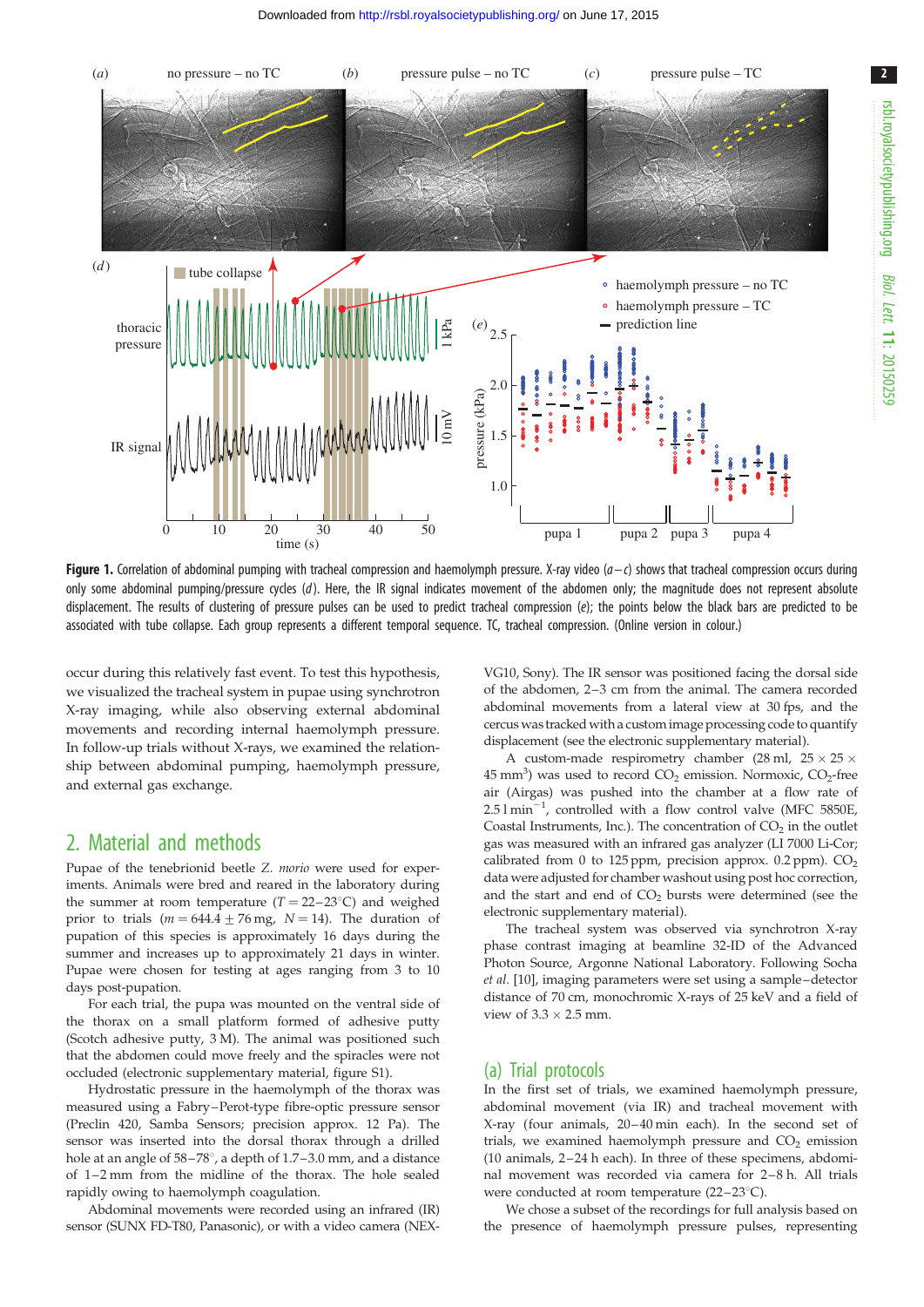<span id="page-2-0"></span>

Figure 2. The magnitudes of abdominal pumping and haemolymph pressure differ during CO<sub>2</sub> burst (grey) and interburst (white) periods (a–c). Here, abdominal movements were measured from video records (see electronic supplementary material, movie S2). The status of the spiracles can be inferred by clustering the pressure pulses or abdominal movements  $(b-c)$ . The burst and interburst periods were determined by temporal correction of the CO<sub>2</sub> signal (see the electronic supplementary material). (Online version in colour.)

65 min from the first trials and 250 min from the second trials. The abdominal movement and pressure signals were coded as having  $CO<sub>2</sub>$  bursts or no  $CO<sub>2</sub>$  bursts (called 'interburst'). During interburst periods, pupae emitted trace levels of CO<sub>2</sub>, which we interpret as diffusion through the cuticle or through partially closed spiracles.  $CO<sub>2</sub>$  bursts were defined as  $CO<sub>2</sub>$  emissions with durations greater than 1 s and amplitudes greater than  $20\%$  of the average height of all  $CO<sub>2</sub>$  pulses.

We hypothesized that during the interburst phase, when the spiracles should be closed, the amplitude of abdominal pumping would be small and the magnitude of pressure pulses would be large in comparison to that in the open phase. To test this hypothesis, the amplitudes of pressure pulses and abdominal movements in each trial were partitioned into two clusters using the k-means clustering method [[11](#page-4-0)]. The clusters were used to infer the status of spiracles (open or closed) and tracheae (relaxed or compressed) during each pressure pulse.

# 3. Results

X-ray imaging revealed that pupae of Z. morio exhibited periodic tracheal compressions. Some tracheal tubes in the thorax deformed partially, or in some regions, collapsed completely ([figure 1](#page-1-0) and electronic supplementary material, movie S1). However, many tracheae remained intact at all times and did not exhibit obvious signs of compression. Pupae also exhibited periodic pressure pulses (figures [1](#page-1-0) and 2) and  $CO<sub>2</sub>$  emission (figure 2). Every tracheal collapse event co-occurred with an abdominal pump and a pressure pulse. Similarly, every pressure pulse coincided with an abdominal pump. However, the majority (63.7%) of pressure pulse/abdominal pump events occurred without any tracheal compression. The magnitude of the haemolymph pressure pulses was 21.8% smaller when tubes collapsed compared with when they did not  $(P_{\text{tube}} \text{ collapse} = 1.51 \pm 0.27 \text{ kPa}$ ,  $P_{\text{no tube}} \text{ collapse} = 1.93 \pm 0.36$ ;  $p < 0.05$ ,  $N = 562$  pulses, 10 animals). The amplitude of pressure pulses was  $20.0\%$  smaller during  $CO<sub>2</sub>$  burst periods than in interburst periods ( $P_{\text{burst}} = 1.44 \pm 0.33 \text{ kPa}$ ,  $P_{\text{interburst}} = 1.80 \pm 0.33 \text{ kPa}$ 0.3 kPa;  $p < 0.05$ ,  $N = 3784$  pulses, 10 animals). Finally, the amplitude of abdominal movements was 25.3% larger during  $CO<sub>2</sub>$  burst periods than in interburst periods ( $D<sub>interburst</sub>$ )  $246 \pm 81$  µm,  $D_{\text{burst}} = 329.3 \pm 75$  µm;  $p < 0.05$ ,  $N = 264$  and 821, respectively; electronic supplementary material, movie S2).

3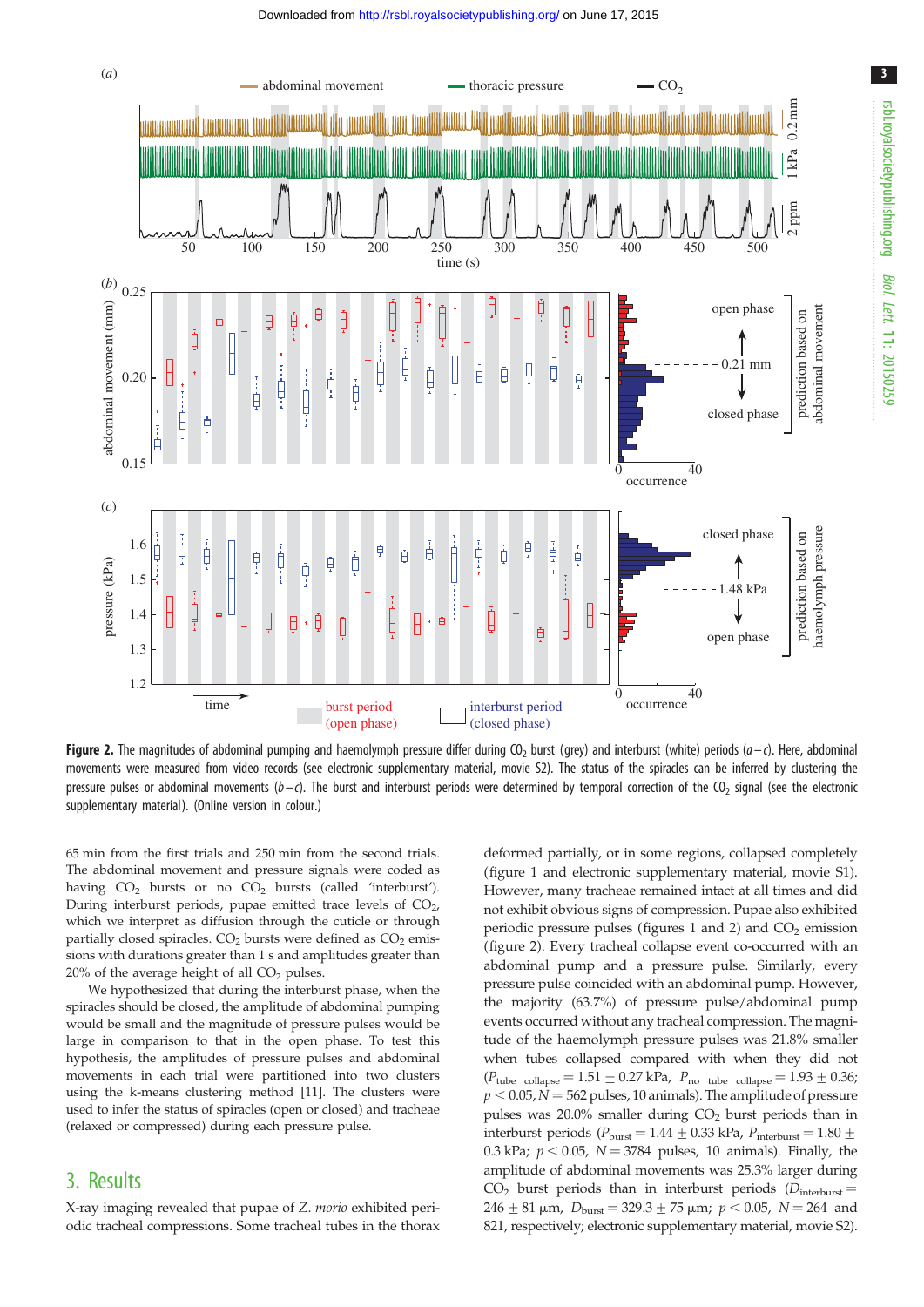4

<span id="page-3-0"></span>Clustering of pressure magnitudes in the respiratory dataset was used to predict the compression behaviour of the tracheal tubes in the X-ray trials [\(figure 1](#page-1-0)e). This method produced correct predictions for 524 of 544 pressure pulses that were tested (96.3% accuracy). In addition, 1085 pressure pulses and abdominal movements in three pupae were clustered to predict  $CO<sub>2</sub>$  emission, and thereby infer the status of spiracles (figure  $2b,c$ ). Predictions based on pressure pulses and abdominal movements demonstrated 88.9% and 92.7% accuracy, respectively.

# 4. Discussion

Experimental studies of pupae have found sporadic correlations between abdominal pumping and gas exchange under some conditions [5]. The rate of  $CO<sub>2</sub>$  emission depends on many factors, including the intra-tracheal concentration of  $CO<sub>2</sub>$ , the opening area of spiracles, and the volume deformation of the tracheae. Previously observed associations of abdominal pumping and  $CO<sub>2</sub>$  emission may therefore reflect a co-occurrence of abdominal pumping and spiracular opening without any volume change in the tracheal system, a mechanical requirement for active ventilation. Using X-ray imaging, this study demonstrates conclusively that pupae compress the tracheal system during abdominal pumping, producing active ventilation.

However, abdominal pumping produces two different behaviours, which depend on the state of the spiracles. When no  $CO<sub>2</sub>$  is emitted, all spiracles must be closed; conversely, when  $CO<sub>2</sub>$  is emitted, one or more spiracles must be open. Abdominal pumping occurs during both states, but this movement only produces active ventilation during the open phase. In this phase, the abdominal pump produces a pressure rise in the haemolymph (within the range of other taxa [[12](#page-4-0),[13\]](#page-4-0)), and compression in the tracheal system is allowed because air can be displaced outward by bulk flow. Correspondingly, a part of the pressure rise in the haemolymph is alleviated by the compression of the tracheal system, accounting for the lower observed pressures during active ventilation. This alleviation also allows the abdomen to bend more under the action of the intersegmental muscles.

By contrast, when the spiracles are closed, the abdominal pump produces a greater rise in pressure in the haemolymph, but with no visible compression of the tracheal system. This can be explained by simple gas theory: the rise in haemolymph pressure acts on the closed tracheal system, and any

compression of the tracheae must be owing to the compression of air itself. As calculated using Boyle's law, an average pressure increase of 1.93 kPa during the closed phase should result in a 1.9% decrease in tracheal volume, which assumes that the tracheae provide no structural resistance to collapse. This small change in volume must be distributed across the tracheal system, but it cannot be discerned in our X-ray projection images owing to limits of resolution (approx.  $1 \mu m$ ). In this phase, the tracheal system should be more rigid, limiting movement produced by the intersegmental muscles during abdominal pumping. Such rigidity would explain the observations of decreased amplitude of the abdominal movement and increased haemolymph pressure.

These findings provide the basis for an indirect method for predicting the status of the spiracles and the state of tracheal tubes in species that employ this mechanism, by measuring either pressure or abdominal movement. Pupae do not change their behaviour rapidly, and the average magnitude of their abdominal movement and pressure stay relatively consistent in the open or closed phase. However, they do change over longer time intervals, enabling clustering of relatively short periods of time  $(1-10 \text{ min})$  to provide accurate predictions.

Abdominal pumping during the spiracular closed phase has been observed in some other pupae [5,[12\]](#page-4-0) and adults [6]. Most abdominal pumping events (63.7%) observed in this study occurred during this closed phase, suggesting that abdominal pumping serves other roles besides active ventilation, including internal gas mixing, reduction of water loss [6] or facilitation of haemolymph circulation [[13\]](#page-4-0). The abdominal pump is a multi-functional system, and its widespread and varied usage across insects demands deeper mechanistic investigation.

Data accessibility. Data are available through Dryad ([http://dx.doi.org/](http://dx.doi.org/10.5061/dryad.90sj5) [10.5061/dryad.90sj5\)](http://dx.doi.org/10.5061/dryad.90sj5) and in the electronic supplementary material. Authors' contributions. H.P. and J.J.S. conceived the study; H.P., M.C.K. and J.J.S. conducted the data collection. H.P. performed the analysis. All authors contributed in writing and editing the paper.

Competing interests. We declare we have no competing interests.

Funding. Research was supported by a National Science Foundation grant to J.J.S. (0938047).

Acknowledgements. We thank Kamel Fezzaa, Khaled Adjerid, Jaco Klok and Joel Garrett for their help, and thank two anonymous reviewers for their comments. Use of the Advanced Photon Source, an Office of Science User Facility operated for the US Department of Energy (DOE) Office of Science by Argonne National Laboratory, was provided by the US. DOE under contract no. DE-AC02-06CH11357.

# **References**

- 1. Krogh A. 1920 Studien über Tracheenrespiration. Pflüger's Archiv für die gesamte Physiologie des Menschen und der Tiere 179, 95 – 112. [\(doi:10.](http://dx.doi.org/10.1007/BF01722125) [1007/BF01722125\)](http://dx.doi.org/10.1007/BF01722125)
- 2. Weis-Fogh T. 1967 Respiration and tracheal ventilation in locusts and other flying insects. J. Exp. Biol. 47, 561– 587.
- 3. Westneat MW, Betz O, Blob RW, Fezzaa K, Cooper WJ, Lee W-K. 2003 Tracheal respiration in insects visualized with synchrotron X-ray imaging. Science 299, 558– 560. [\(doi:10.1126/science.1078008\)](http://dx.doi.org/10.1126/science.1078008)
- 4. Schneiderman HA, Williams CM. 1953 The physiology of insect diapause. VII. The respiratory metabolism of the Cecropia silkworm during diapause and development. Biol. Bull. 105, 320 – 334. [\(doi:10.2307/1538648\)](http://dx.doi.org/10.2307/1538648)
- 5. Tartes U, Vanatoa A, Kuusik A. 2002 The insect abdomen—a heartbeat manager in insects? Comp. Biochem. Physiol. A Comp. Physiol. 133, 611– 623. [\(doi:10.1016/S1095-6433\(02\)00173-3](http://dx.doi.org/10.1016/S1095-6433(02)00173-3))
- 6. Groenewald B, Hetz SK, Chown SL, Terblanche JS. 2012 Respiratory dynamics of discontinuous gas

exchange in the tracheal system of the desert locust, Schistocerca gregaria. J. Exp. Biol. 215, 2301– 2307. ([doi:10.1242/jeb.070995\)](http://dx.doi.org/10.1242/jeb.070995)

- 7. Greenlee KJ, Socha JJ, Eubanks HB, Pedersen P, Lee W-K, Kirkton SD. 2013 Hypoxia-induced compression in the tracheal system of the tobacco hornworm caterpillar, Manduca sexta. J. Exp. Biol. 216, 2293 – 2301. ([doi:10.1242/](http://dx.doi.org/10.1242/jeb.082479) [jeb.082479](http://dx.doi.org/10.1242/jeb.082479))
- 8. Sláma K. 1988 A new look at insect respiration. Biol. Bull. 175, 289– 300. ([doi:10.2307/1541570](http://dx.doi.org/10.2307/1541570))